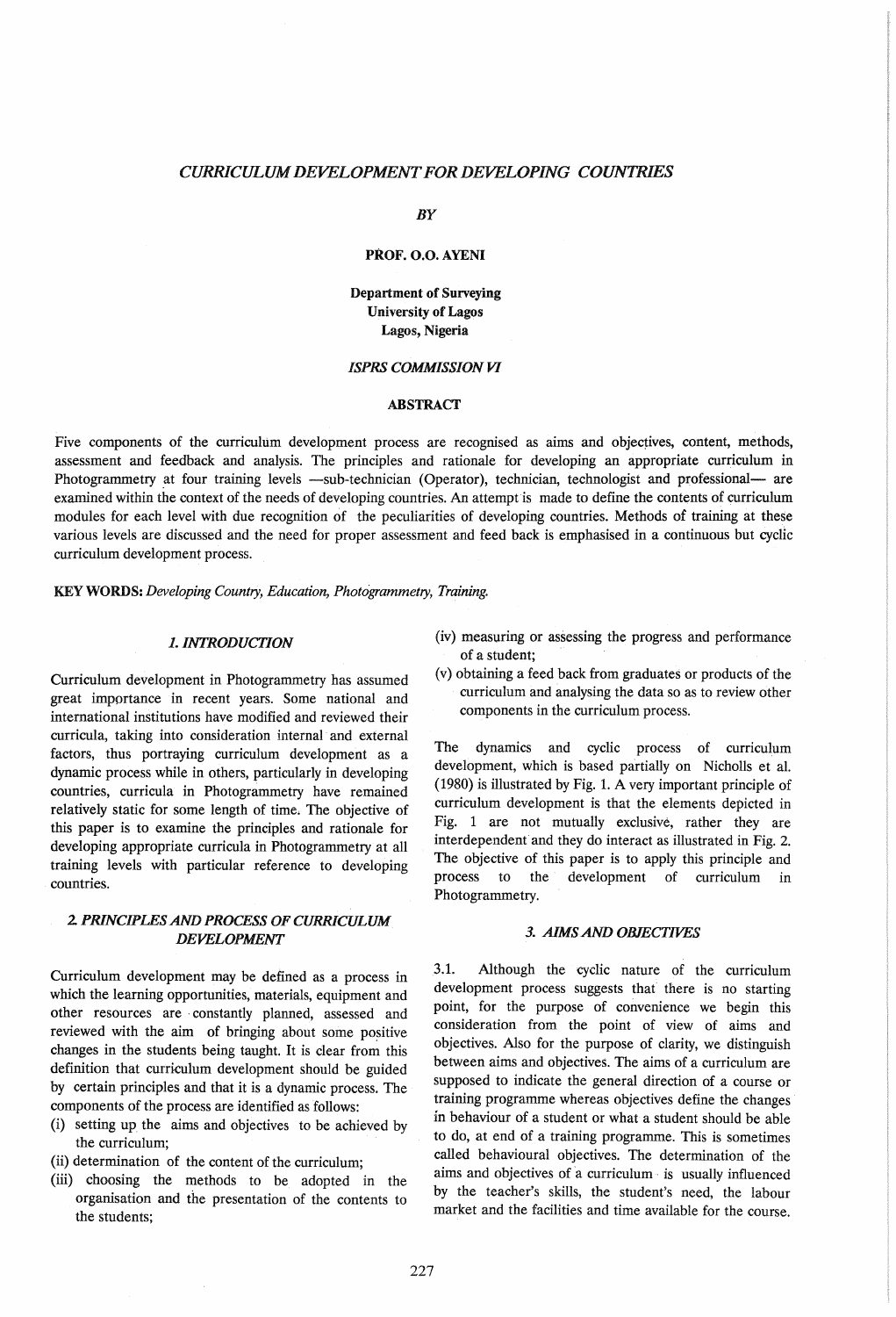Let us consider what should be the aims and objectives of the following four categories of training in Photogrammetry viz: operator, technician, technologist and professional as depicted in Table 1.

It should be noted that in a developing country, these four levels suffice whereas in a developed country one may define only three levels of training  $-$  technician, technologist and professional because there is really no need for separating operator's training. In some countries there are only two levels: technician and professional.

From Table 1, one can surmise that the aim of the technician and operator's training is to answer the question "how" while that of the technologist is to answer the question "Why" and "How". The professional however seeks to answer more of "why" than "how" (see Ayeni (1989) and Ghosh, ( 1984). The long term behavioural objectives in Table 1 may be classified as intellectual, professional, emotional and social objectives. These will constitute a dominant factor on the curriculum content.

In developing a curriculum for any of the. four levels of training depicted in Table 1, there is a need to prepare a series of courses or course work which will lead to the realisation of the overall aims and objectives for each level. Before developing the general trend of the curriculum contents of each of the courses at each level corresponding short-term aims and objectives must be defined, which should be consistent with the long-term aims and objectives.

# *4. CONTENTS*

#### 4.1. Definition and Scope:

By content we mean the subject matter, the professional skills, knowledge, laws and ideas to be learned during a programme or course. Apart from the short-term and longterm aims and objectives, other factors to be taken into account in developing the content of a curriculum for Photogrammetry are the type and calibre of the teachers, the type of equipment, the type of text books available and the state of the art. In designing a curriculum, the concept of "Depth", "Breadth" and "Spread" must apply (Ghosh (1984) and Ayeni (1989», particularly for the technician, technologist and professional levels of training (See Fig. 3).

According to Ayeni (1989) and Ghosh (1984), "Depth" assures that the curriculum content produces competence in one discipline or speciality, while the "Breadth" guarantees that the content allows acquisition of knowledge in other cognate disciplines such as

Cartography, Remote Sensing, Photography and Land Surveying. It is possible to distinguish between primary and secondary "Breadth" as illustrated in Fig. 3. The concept of "Spread" ensures a broad-based. education in other ostensibly unrelated disciplines. These concepts are used to develop the sample modules for operator's, technician's, technologist's and professional training programmes in Tables 2A and 2B, which are by no means perfect modules.

#### 4.2. Operator's Course (sub-technician course):

Considering that this is the lowest level of training and taking into account the aims and objectives of the operator's course as contained in Table I, a curriculum content has been outlined in Table 2A. The content of the course concerns only the fundamentals of Photogrammetry under the "Depth" module and no emphasis is placed on the "Spread" module. Practical work is emphasised.

# 4.3. Technician's Course:

Emphasis in the content of the technician's course is having a good coverage of essential photogrammetric topics under "Depth" modules as well as a good background of cognate disciplines under "Breadh" modules. This course is meant to give a good training in the mathematical subjects under "Spread" modules (see Table 2A). The content under "Depth" includes instruments maintenance given the lack of maintenance culture in developing countries. Practical work is also emphasised.

#### 4.4. Technologist's Course:

For the same reason given in Section 4.3., the content for the technologist under the "Depth" modules incorporates basic servicing, maintenance and repairs of photogrammetric instruments. Elements of managerial training is introduced as part of the "Depth" module as shown in Table 2B.

## 4.5. Professional Course:

The modules for professional training presented in Table 2B include what is expected in any graduate or postgraduate degree courses at M.Sc. and Ph.D. levels. It is important to note that most curriculum contents in developing countries do not usually include the following very crucial aspects of photogrammetric training:

- (i) Geographical Information System (GIS) or Land Information System (LIS), for lack of computer facilities;
- (ii) Non-topographic applications, for lack of appropriate photogrammetric equipment, and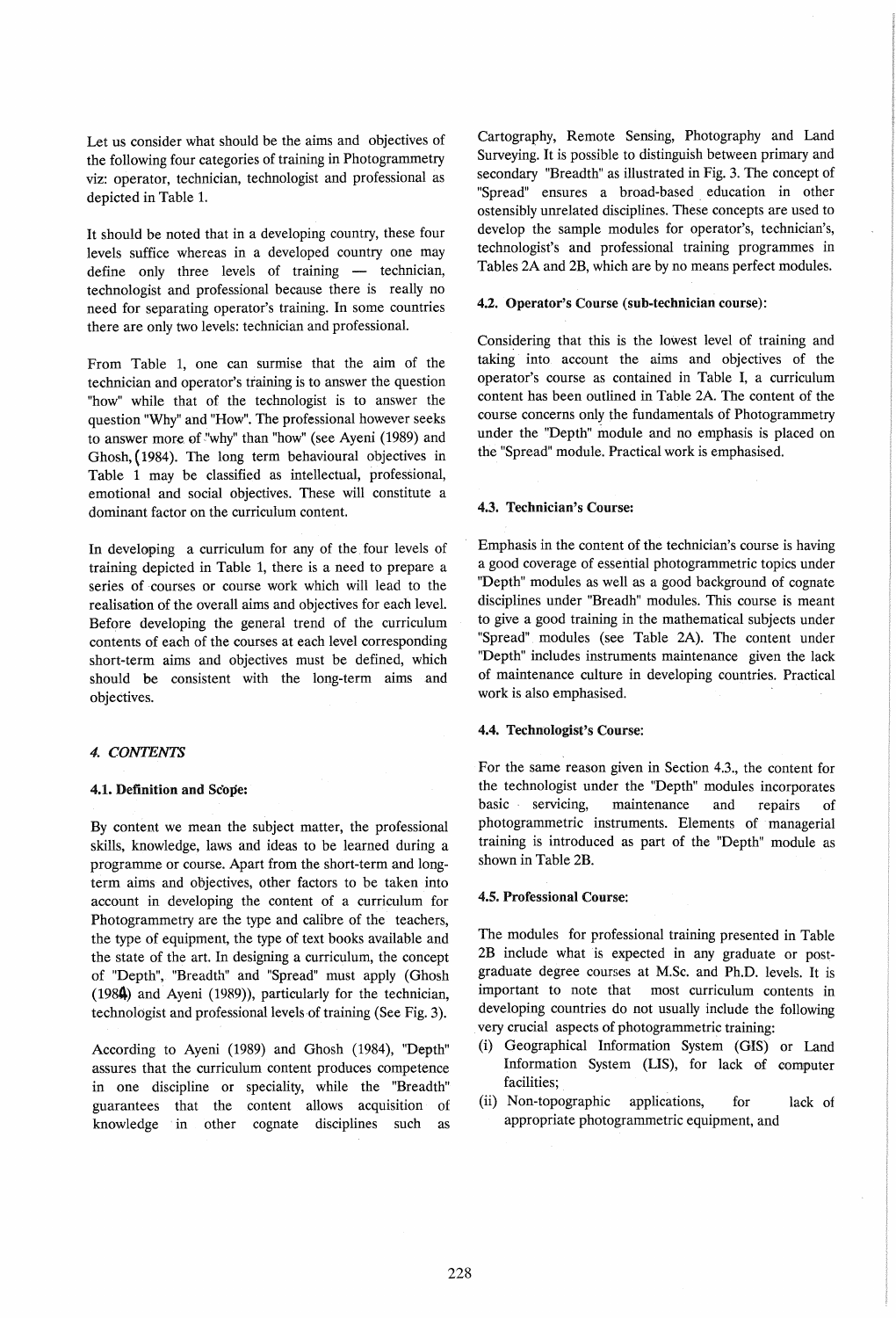(iii) Design and repairs of instruments, due to lack of teachers and/or equipment to implement such elements in the curriculum contents.

These three aspects have been deliberately included to emphasise their growing importance in the Photogrammetry Curriculum. It is becoming increasingly important that users of instruments should have an input in the design of instruments suitable for developing countries. ' Non-topographic applications and GIS/LIS are very crucial to developing countries and should be included in Photogrammetric curriculum.

### 4.6. Other Issues Related to Content:

4.6.1. The modules presented in Table 2A and 2B should be broken down into subject blocks.' These subjects should be arranged in' an 'orderly sequence and should have their own separate curriculum contents and their associated aims and objectives. Pre-requisites for taking the sequence of subjects must be set out clearly.

4.6.2. One other important issue related to content is the entry qualifications for admission at various levels of training, as the former has a strong influence on the latter. It must he admitted that the entry qualification may also influence the curriculum content. Environmental factors such as the level of educational development in a country may also exert influence on the entry qualification.

4.6.3. Practical training: this is a very important aspect of photogrammetric training as it is directly related to the behavioural objectives. A set of objectives and/or topics of practical work should be defined for photogrammetric training at all levels. These topics should be directly related to the curriculum contents in Tables 2A and 2B.

4.6.4. Nicholls et al. (1980) has defined four criteria which a content should satisfy before being included in the curriculum as follows:

- (i) Validity: that is the content must be authentic, true and current;
- (ii) Significance: which implies that the content must have sufficient "Depth" and "Breadth";
- (iii) Interest: which indicates that the content must take into consideration the students' interest but should not solely depend on it;
- (iv) Learnability: which requires that the content should be learnable in the way it is presented.

This last criterion leads us to the importance of the method of presentation of the content to the students.

# *5. METHODS*

### 5.1. Factors Influencing Choice of Methods:

It has been demonstrated that the content must be developed in relation to the aims and objectives. The question is what methods are needed to implement the content so as to achieve the aims and objectives? There is always a mutual interaction between the method, content and aims and objectives as illustrated in Fig. 2. By method we mean the organisation of the content and the manner of its presentation by a teacher to. the students. The choice of method(s) in Photogrammetry is also usually influenced by the level of the course, the type and calibre of teacher, the facilities available for training, including technical equipment as distinct from educational equipment and the students who are the target beneficiaries.

## 5.2. Choice of Methods:

Since different methods may achieve the same objectives, it is hard to state what is the best or the right method $(s)$ . Some of the methods for the presentation of photogrammetric contents at various levels of training are now discussed.

5.2.1. Methods for Operator's Training: Informal lectures such as tutorials) questions and answer sessions, audiovisuals with emphasis on practical exercises are very ideal for the operator's course since the aim of the operator's course is to emphasise what to do and how to perform the photogrammetric operations. The ratio of time devoted to theory and practice should be about 20:80. The content can be successfully presented with all aims and objectives achieved within 9-10 months.

5.2.2. Methods for Technician's Training: Since the aim of the technician course is to provide both theoretical and practical training, the ratio of time devoted to the former and the latter should be about 40:60. The methods of teaching is not much different from the operator's except that there is more emphasis on formal lectures rather than informal lectures. Field work is also considered important and duration by experience, in a developing country may be about 18-22 months.

5.2.3. Methods for Technologist's Training: All the methods discussed above apply but the ratio of theory to practice should be about 60:40. Reading assignment is relevant at this stage since the trainees should begin to answer the question why some operations are performed.

5.2.4. Methods for Professional Training: All of the methods so far discussed may be supplemented by a project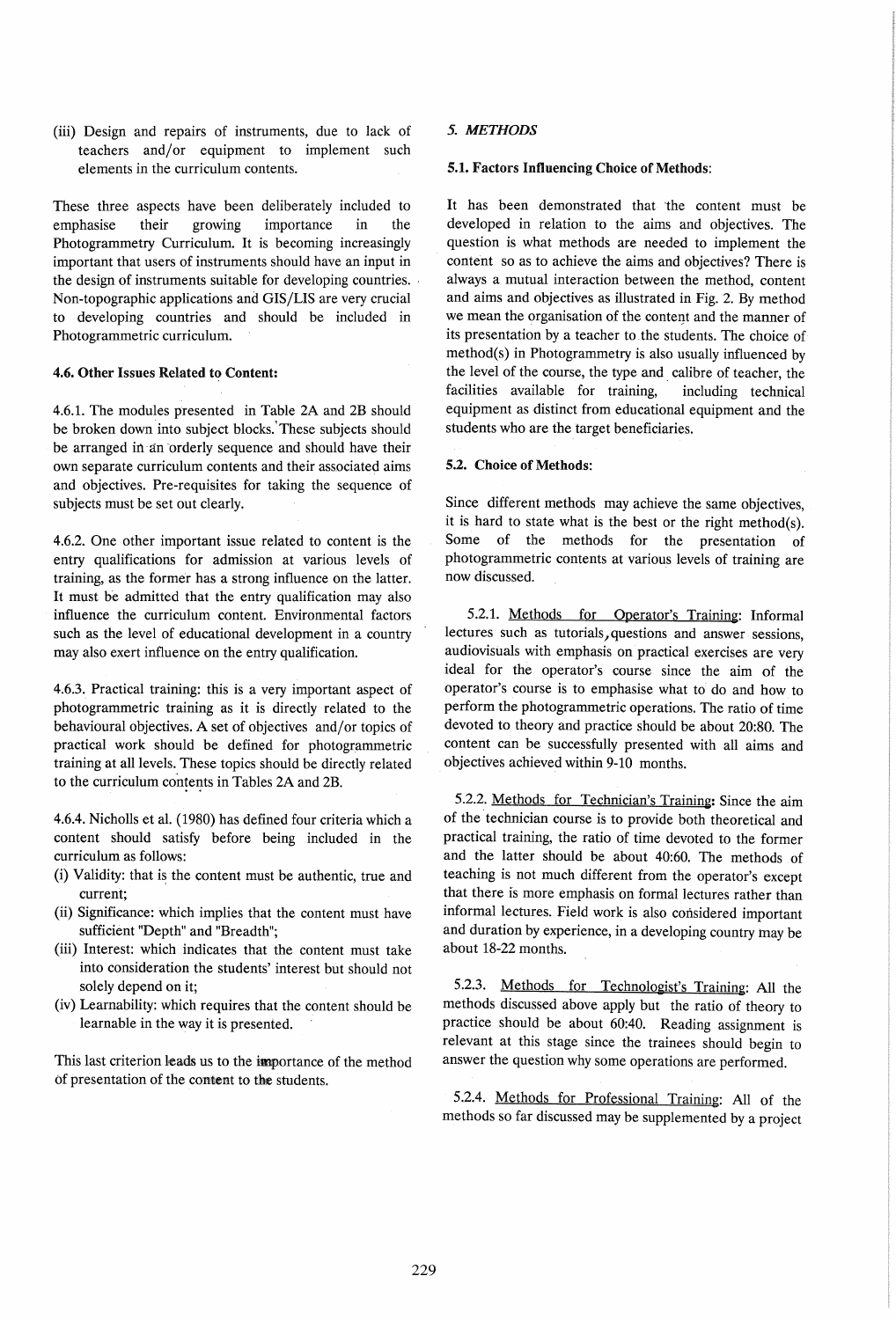or research assignment, seminars, term papers, dissertation and thesis for the relevant level of postgraduate training. The learning opportunities are flexible as they are limitless as to the choice of methods once the aims and objectives are achieved. The approximate ratio of theory to practice should be about 70:30 and the minimum duration of the courses should range from 12 months to 36 months, depending on the level of professional training  $-$  B.Sc., M.Sc. and Ph.D.

# *6. ASSESSMENT*

### 6.1. Factors Influencing Assessment:

One of the important elements in the curriculum process is assessment which is the measurement or evaluation of students performance. This is traditionally done by way of a final examination which mayor may not have any bearing with the defined aims and objectives, the content, and the methods of presentation of the content. The behavioural objectives of a course could be assigned weights indicating their relative importance and the content of the course could be developed with these weights in mind. These weights should therefore be reflected in the assessment.

# 6.2. Types and Modes of Assessment:

There are many ways of assessing the performance of a student within the context of the curriculum. Some of these are listed as follows: Examination, Test, Quiz, Technical or Term paper, Project, Practical Task, Seminar, Dissertation and Thesis. These have different modes, for example: the examination may be closed-book, open-book, take-home, written, oral, objective type or essay type. A test or quiz may also be a formal type or impromptu.

There are also three types of assessment: terminal assessment, periodic assessment and continuous assessment. Many institutions all· over the world are in favour of continuous assessment because it gives a chance to do an evaluation of the progress of the student from start to finish. Where a combination of types of assessment is employed the relative weights of these items should also be applied to obtain the overall grade. If the training level is that of the operators given its objective, the practical exercises will be given a weight of about 70-80 percent compared to theory's 20 percent. Sample assessment schemes are presented in Table 3A

## 6.3. Result of Assessment:

The result of the assessment is important in determining the progress of students as well as their overall performance at the terminal point of the course. The result may also indicate the level of understanding of the content as well as being a pointer to the success or failure of the methods adopted in teaching the course. For the sake of completeness, one should mention here that requirements must be set up for identifying from the result of the assessment, when a student has successfully completed the course and when he has not. His level or grade of success must also be defined. Table 3B contains sample grading schemes.

# Z *FEEDBACKANDANALYSIS*

# 7.1. Types of Feed Back:

Feed back and analysis is an important and separate stage in the curriculum process which more often than not has suffered much neglect. In some cases, it has often been treated as the last stage of assessment, whereas in this presentation the result of assessment will be regarded as the first stage or as a type of feed back. The second type of feed back consists of an evaluation of the course and the totality of the teacher's ability and his performance. The third type is a post-graduation evaluation of the products of a training course.

# 7.2. Importance of Feed Back and Analysis:

7.2.1. The result of assessment as mentioned in Section 6.3. is not only vital in measuring the student's progress and performance but it is also a response of the student to the interaction of the various curriculum components  $-$  aims and objectives, content, methods and the mode of assessment. The result of assessment of the students should therefore be properly analysed and diagnosed because they can reveal the sources of strength or weakness in the various components in the curriculum process. Amendments arising from this diagnosis are fed back into the cyclic curriculum process (see Fig. 1).

7.2.2. The evaluation of the course and the teacher's performance in relationship to the components of the curriculum is a very crucial part of the curriculum development. This evaluation is usually done by means of a set of carefully worded questionnaires about these components, viz: students may be requested to respond to questions such as: "Are the aims and objectives clearly stated by the instructor?" "How do you rate your knowledge of the course before and after the course?", "Was the instructor punctual for lectures?", "Are the examples illustrations, homework assignments adequate?" The questionnaire usually consists of multiple objective . questions with graded answers. The analysis of the results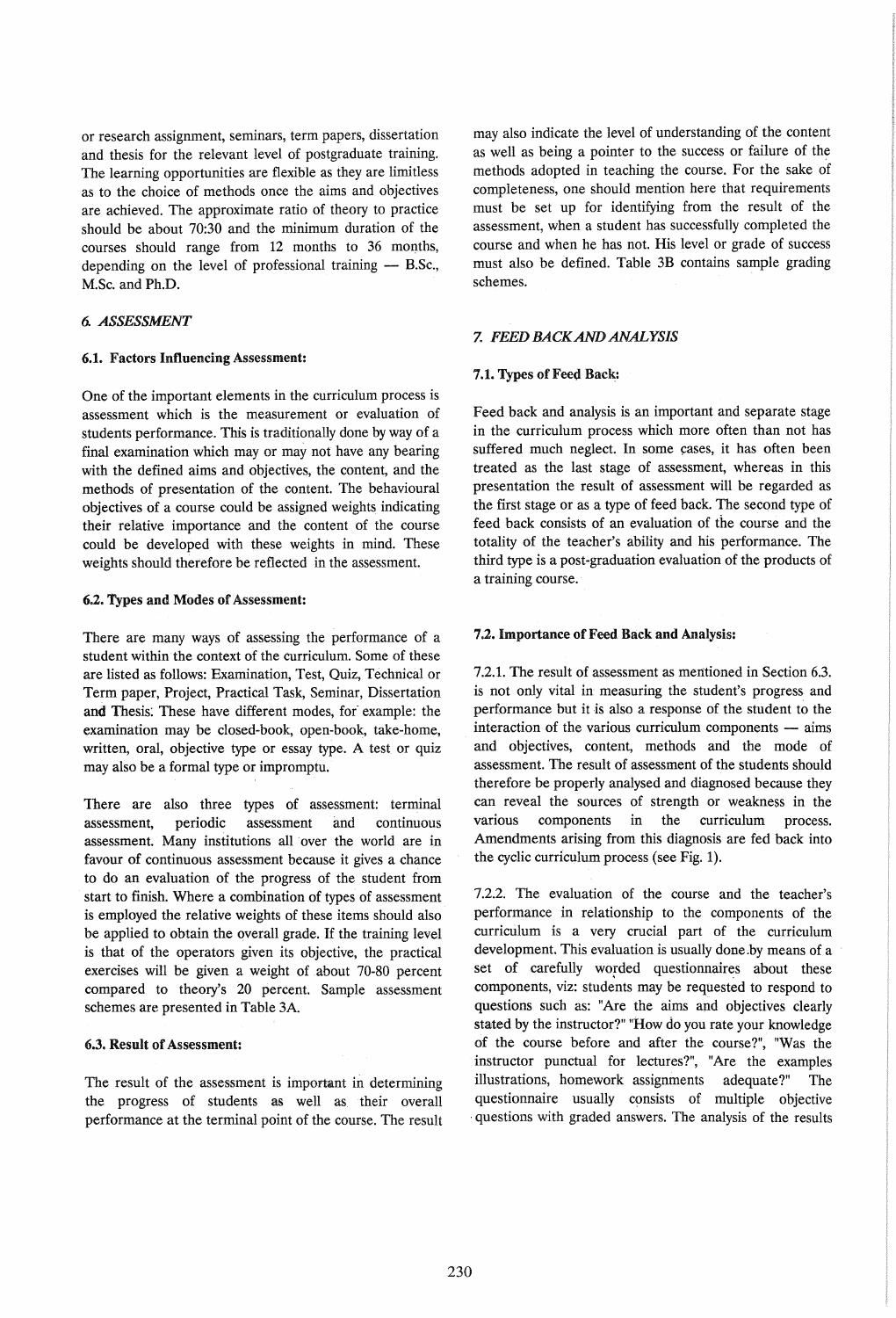of such a questionnaire will assist the instructor in identifying his areas of weakness and strength as a person as well as those of the objectives, contents, methods, and assessment. He will therefore be obliged to make the necessary amendments in the curriculum development process, thereby making it a dynamic process (See Figs 1 and 2).

7.2.3. The third type of feed back is the one carried out periodically by way of a questionnaire on the products of a curriculum at an interval of say every five years after graduation.

The purpose of this feed back is to determine whether the long-term aims and objectives are being achieved long after graduation. The questionnaire is usually designed to assess the graduates' performance at work, his progress and improved skills and also to what extent he has been making good use of the knowledge and skills acquired during training. The analysis of this type of feed back will also constitute an input to the changes to be effected in the curriculum as it will reveal areas of success and failure.

#### 8. *CONCLUSIONS AND RECOMMENDATIONS*

#### 8.1. Conclusions:

The five components in the curriculum process have been identified as:

- (i) Aims and objectives
- (ii) Content
- (iii) Methods
- (iv) Assessment
- (v) Feed back and analysis.

It has been established that the curriculum should be a cyclic and a continuous. process (see Fig. 1). The mutual interaction amongst the five components have also been illustrated (see Fig. 2) in relationship to the curriculum development in Photogrammetry. The importance of the results of assessment and of the various types of feedback to the continuous curriculum process has been demonstrated.

#### 8.2. Recommendations:

- (a) The concept of "Depth", "Breadh", and "Spread" for developing a new curriculum content or in revising an existing one is highly recommended for training institutions in developing countries;
- (b) The inclusion of instrument design, maintenance and repairs as well as GIS/LIS is also highly recommended in the curriculum content, particularly at technologist and professional training levels;

(c) Institutions in developing countries should not regard curriculum as a static process but as a continuous cyclic process. The various inputs from assessment and feedback should be considered in the process.

### REFERENCES

- 1. Ayeni, 0.0. (1989) "Education, Training and Research in Cartography and Remote Sensing in Developing Countries", Invited paper, 7th UN Regional Cartographic Conference, Ouagadougou, Burkina Faso, September 6-11, 1989
- 2. Ghosh, S.K. (1984), General Report on Photogrammetric and Remote Sensing Education and its Improvement around the World, ISPRS Archives, Vol. XXV, pp. 120-128.
- 3. Nicholls, Audrey and Howard (1980): "Developing a Curriculum: A Practical Guide", Unwin Education Books (3rd impression).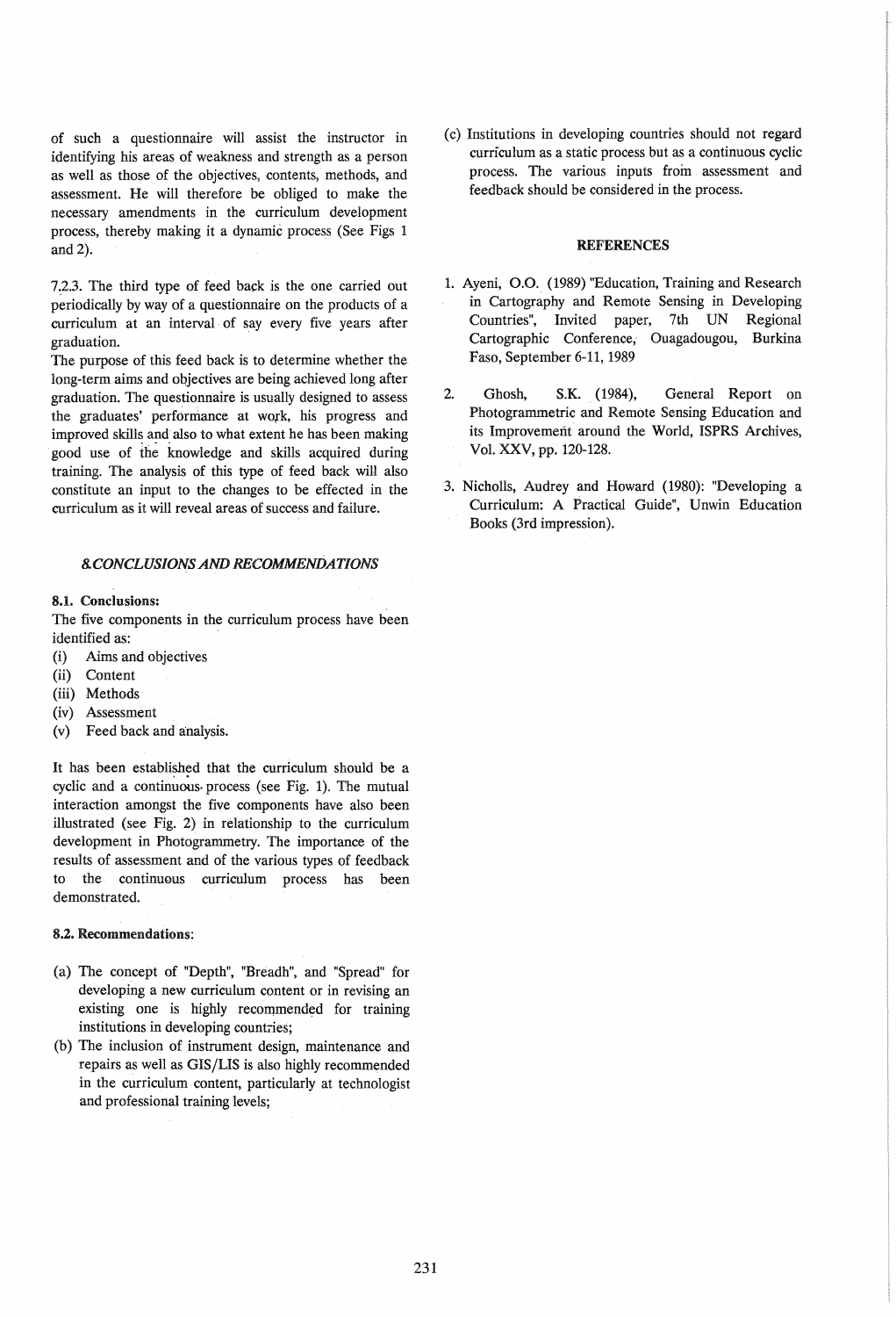# TABLE I AIMS AND OBJECTIVES OF PHOTOGRAMMETRIC TRAINING AT FOUR LEVELS

| <b>TRAINING</b><br><b>LEVEL</b> | <b>AIMS</b>                                          | <b>BEHAVIOURAL OBJECTIVES</b>                                             |  |
|---------------------------------|------------------------------------------------------|---------------------------------------------------------------------------|--|
|                                 | To provide adequate practical training in a number   | Ai) perform very well certain routine                                     |  |
| Operator                        | of basic photogrammetric operations                  | photogrammetric operations such as<br>inner, relative and map compilation |  |
|                                 |                                                      | on specified instruments                                                  |  |
|                                 |                                                      | ii) perform simple cartographic work                                      |  |
|                                 |                                                      | such as fair drawing.                                                     |  |
|                                 | To provide practical and theoretical training in the | Bi) perform very well routine                                             |  |
| Technician                      | fundamentals of Photogrammetry required in           | photogrammetric operations,                                               |  |
|                                 | standard photogrammetric projects at various         | including the ones in A, on any                                           |  |
|                                 | mapping scales.                                      | photogram metric instruments                                              |  |
|                                 |                                                      | (ii) Perform certain cartographic                                         |  |
|                                 |                                                      | operations such as drafting                                               |  |
|                                 |                                                      | (iii) perform field completion                                            |  |
|                                 |                                                      | (iv) supervise operators                                                  |  |
|                                 | To provide comprehensive training in the theory and  | $C$ i) same as in B.                                                      |  |
| Technologist                    | practice of photogrammetry and in the planning of    | (ii) write simple computer programs                                       |  |
|                                 | photogrammetric projects at various mapping scales,  | and use installed programs in a                                           |  |
|                                 | including training in supervisory role of low-level  | computer for photogrammetric                                              |  |
|                                 | manpower.                                            | application.                                                              |  |
|                                 |                                                      | (iii) supervise techncians and                                            |  |
|                                 |                                                      | operators in A and B;                                                     |  |
|                                 |                                                      | (iv) write draft project reports of                                       |  |
|                                 |                                                      | photogrammetric projects                                                  |  |
| Professional                    | To provide comprehensive knowledge in the            | D i) same as in C                                                         |  |
|                                 | theoretical, practical and management aspects of     | (ii) perform research into problems                                       |  |
|                                 | photogrammetry, including conventional and non-      | of photogrammetry                                                         |  |
|                                 | conventional aspects.                                | (iii) write project proposal for                                          |  |
|                                 |                                                      | internal/external funding.                                                |  |
|                                 |                                                      | (iv) plan photogrammetric projects                                        |  |
|                                 |                                                      | (v) set up and supervise a photogram                                      |  |
|                                 |                                                      | metric department                                                         |  |
|                                 |                                                      | (vi) write sophisticated programs                                         |  |
|                                 |                                                      | (vii) set up Data Basic System for                                        |  |
|                                 |                                                      | Land information system                                                   |  |
|                                 |                                                      | (viii) write project/research reports.                                    |  |

# TABLE 2A MODULES FOR CURRICULUM CONTENT FOR PHOTOGRAMMETRY OPERATORS AND TECHNICIANS

| <b>LEVEL OF</b> | "DEPTH" MODULES                | "BREADTH" MODULES            | "SPREAD" MODULE     |
|-----------------|--------------------------------|------------------------------|---------------------|
| <b>TRAINING</b> |                                |                              |                     |
|                 | 1. Elementary photogrammetry   | 1. Map reading and topogra-  | 1. Fundamentals of  |
| Operator        | 2. Photogrammetric instruments | phy interpretation I         | Algebra, Trig. and  |
|                 | 3. Introduction to photo       | 2. Aerial photography        | Geometry            |
|                 | triangulation.                 | 3. Cartography I             |                     |
|                 | 4. Rectification of photos     | 4. Plate table               |                     |
|                 |                                |                              |                     |
|                 |                                |                              |                     |
|                 | 1. Element of photogrammetry   | 1. Map reading and topograph | 1. Mathematics I    |
| Technician      | 2. Radial triangulation        | interpretation II            | 2. Mathematics II   |
|                 | 3. Instrumentation in          | 2. Introduction to Aerospace | 3. Optics           |
|                 | Photogrammetry I               | photography                  | 4. Theory of errors |
|                 | 4. Aerial triangulation I      | 3. Basic land surveying I    |                     |
|                 | 5. Rectification               | 4. Cartography II            |                     |
|                 | 6. Instrumentation in          | 5. Basic land surveying II   |                     |
|                 | Photogrammetry II              | 6. Introduction to aerial    |                     |
|                 | 7. Photo orientation           | photography                  |                     |
|                 | 8. Aerial triangulation II     |                              |                     |
|                 | 9. Orthophotography            |                              |                     |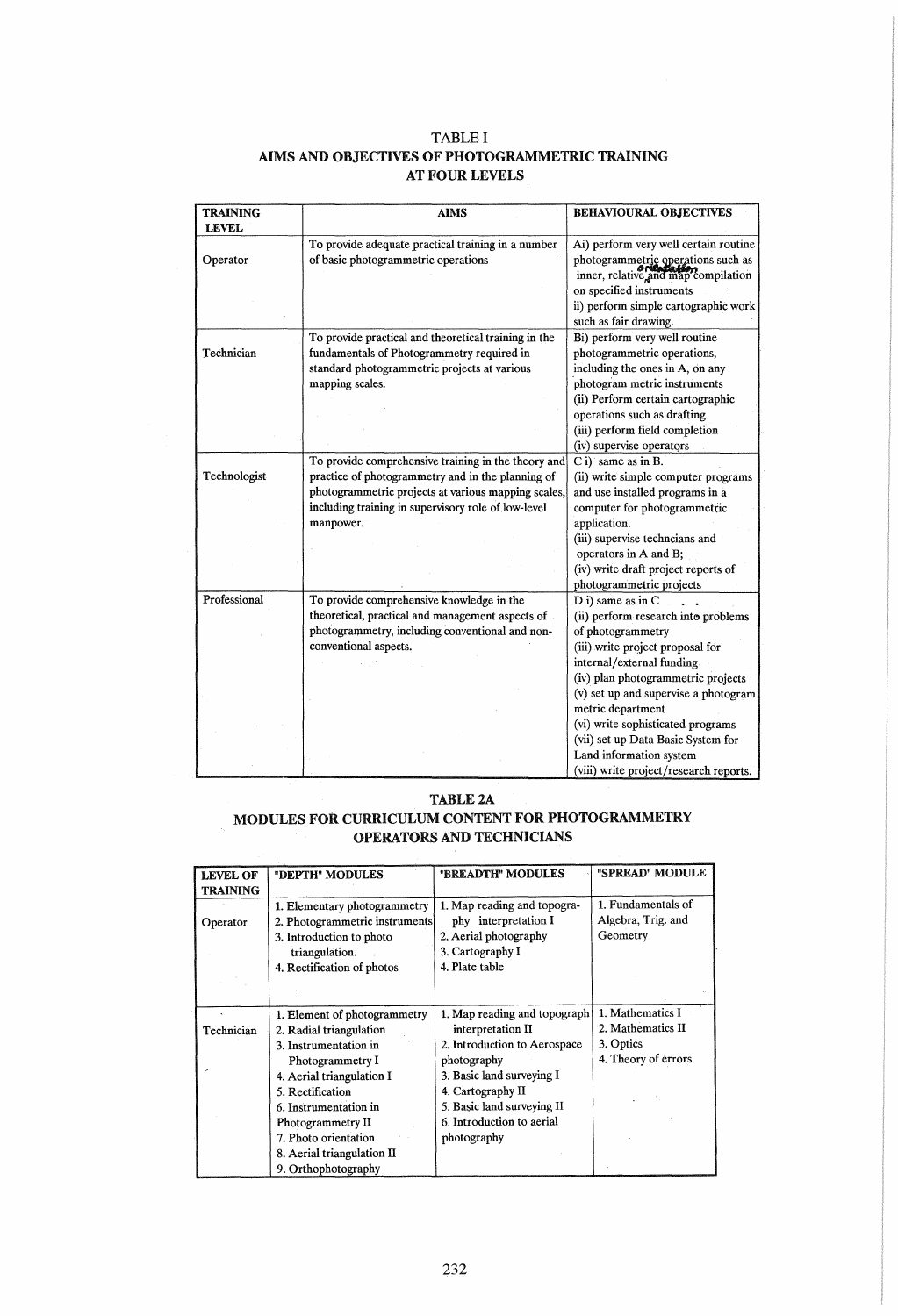| <b>LUALLOOIOIS HT</b> |                                                                                                                                                                                                                                                                                                                                                                                                                                                 |                                                                                                                                                       |                                                                                                                                                |  |
|-----------------------|-------------------------------------------------------------------------------------------------------------------------------------------------------------------------------------------------------------------------------------------------------------------------------------------------------------------------------------------------------------------------------------------------------------------------------------------------|-------------------------------------------------------------------------------------------------------------------------------------------------------|------------------------------------------------------------------------------------------------------------------------------------------------|--|
| <b>LEVEL OF</b>       | "DEPTH" MODULES                                                                                                                                                                                                                                                                                                                                                                                                                                 | "BREADTH" MODULES                                                                                                                                     | "SPREAD" MODULES                                                                                                                               |  |
| <b>TRAINING</b>       |                                                                                                                                                                                                                                                                                                                                                                                                                                                 |                                                                                                                                                       |                                                                                                                                                |  |
| <b>Technologist</b>   | 1. Introduction to photogram-<br>metry<br>2. Instrumentation (including<br>instruments maintenance)<br>3. Theory of Orientation<br>4. Aerial triangulation and<br>adjustment<br>5. Organisation of photogram-<br>metry unit                                                                                                                                                                                                                     | 1. Cartography III<br>2. Land Surveying III<br>3. Introduction to Remote<br>Sensing<br>4. Methods of map production                                   | 1. Advanced Mathema-<br>tics I<br>2. Advance Mathematics<br>3. History of Technology<br>4. Project Reporting.                                  |  |
|                       | 6. Organisation of photogram-<br>metry project<br>7. Practical project.                                                                                                                                                                                                                                                                                                                                                                         |                                                                                                                                                       |                                                                                                                                                |  |
| <b>Professional</b>   | 1. Elements of Photogrammet<br>2. Instrumentation<br>3. Stereo Photogrammetry<br>4. Aerial triangulation and<br>mapping<br>5. Analytical Photogrammetry<br>6. Application of Photogram-<br>metry (including non-<br>topographic)<br>7. Methods of map production<br>8. Digital Mapping/LIS<br>9. Administration of a<br>Photogrammetric Departme<br>10. Planning and Execution<br>of photogrammetry projects<br>11. Practical project research. | 1. Elements of Cartography<br>2. Elements of Remote Sensin<br>3. Elements of Photrography<br>4. Elements of Surveying<br>5. Methods of Map production | 1. Mathematical Methods<br>2. Statistical Methods<br>3. Computer Science<br>4. History of Science and<br>Technology<br>5. Technical Reporting. |  |

# TABLE2B MODULES FOR CURRICULUM CONTENT FOR TECHNOLOGISTS AND **PROFESSIONALS**

 $\bar{z}$ 

# TABLE *3A:* SAMPLE ASSESSMENT SCHEME

|                              | <b>UNDERGRADUATE</b><br>(Percentage) | <b>POST-GRADUATE</b><br>(Percentage) |
|------------------------------|--------------------------------------|--------------------------------------|
| <b>Course Work Exercises</b> |                                      | 20                                   |
| <b>Tests</b>                 | 10                                   | 10                                   |
| Practicals                   | 30                                   | 20                                   |
| Final Exam.                  | 40                                   | 50                                   |
| <b>ALC: YES</b>              | 100                                  | 100                                  |

# TABLE 3B: SAMPLE GRADINGS

| UNDERGRADUATE GRADING |        | POST-GRADUATE GRADING |              |               |                |
|-----------------------|--------|-----------------------|--------------|---------------|----------------|
| <b>Marks</b>          | Grades | <b>Remarks</b>        | <b>Marks</b> | <b>Grades</b> | <b>Remarks</b> |
| 85 and above          | Α      | Excellent             | 80 and above | $A+$          | Excellent      |
| 70-84                 | B      | Verty Good            | 70-79        | A             | Very Good      |
| 60-59                 | C      | Good                  | 60-69        | $B+$          | Good           |
| 50-59                 | D      | Credit                | 50-59        | в             | Pass           |
| 40-49                 | Е      | Pass                  | Under 50     | F             | Fail           |
| Below 40              | F      | Fail                  |              |               |                |